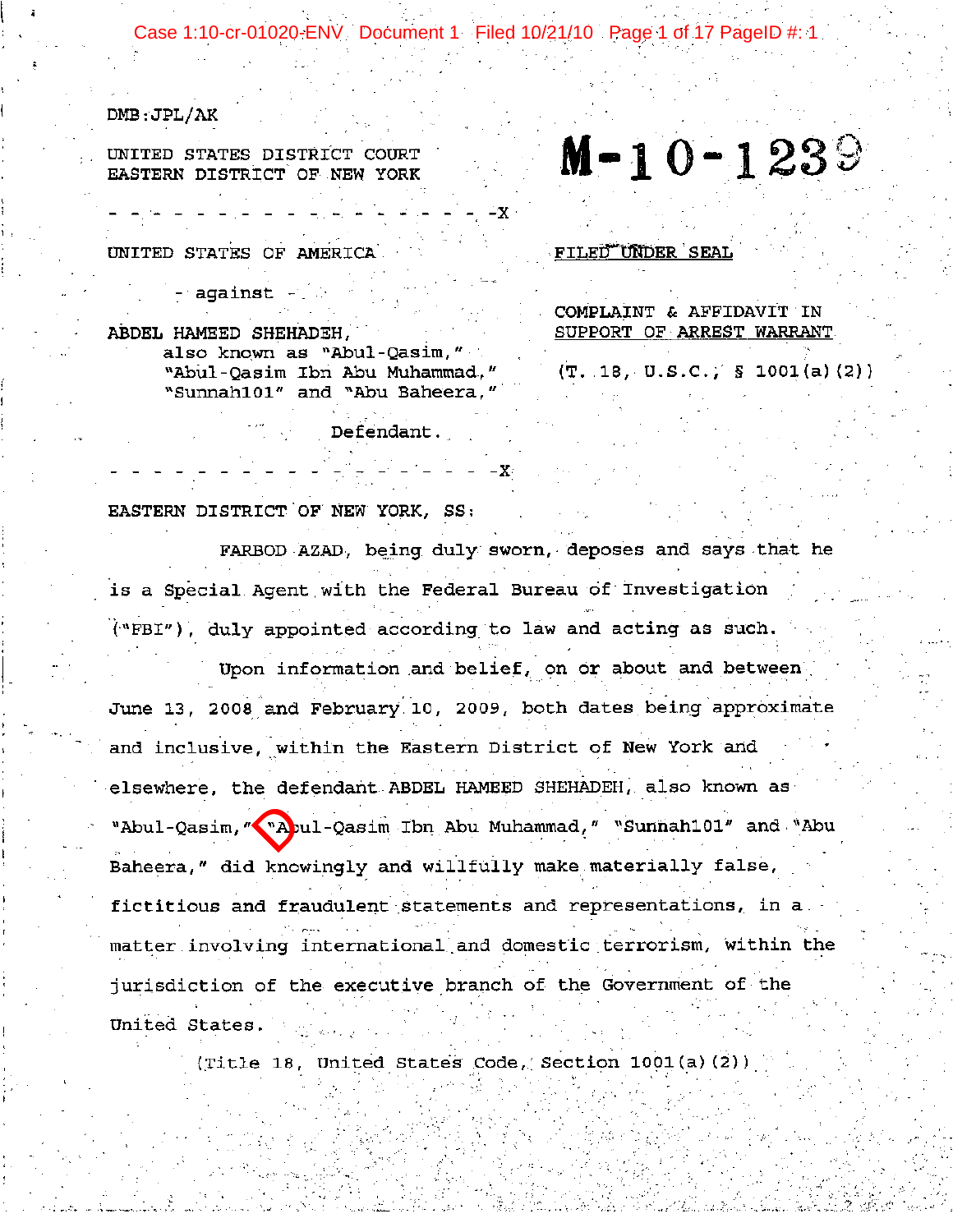Case 1:10-cr-01020-ENV Document 1 Filed 10/21/10 Page 2 of 17 PageID #: 2

The source of your deponent's information and the grounds for his belief are as follows: $1/$ 

I have been a Special Agent with the Federal  $1.$ Bureau of Investigation ("FBI") assigned to the New York Joint Terrorism Task Force ("JTTF"), for approximately three years. As a Special Agent, I have investigated numerous matters during the... course of which I have conducted physical surveillance, interviewed witnesses, executed court-authorized search warrants and used other investigative techniques to secure relevant information.

As a result of my personal participation in this  $2.1$ investigation and analysis of reports submitted by the FBI and other federal and local law enforcement personnel, including the New York City Police Department ("NYPD"), I am familiar with all aspects of this investigation. All of the statements set forth below are provided only in part and in sum and substance.

At all times relevant to this complaint, the FBI / members of the prediction shifted and coalition milder and coalition milder and coalition milder and coalition milder and coalition milder and coalition milder and coalition milder and continuous comparison of values of va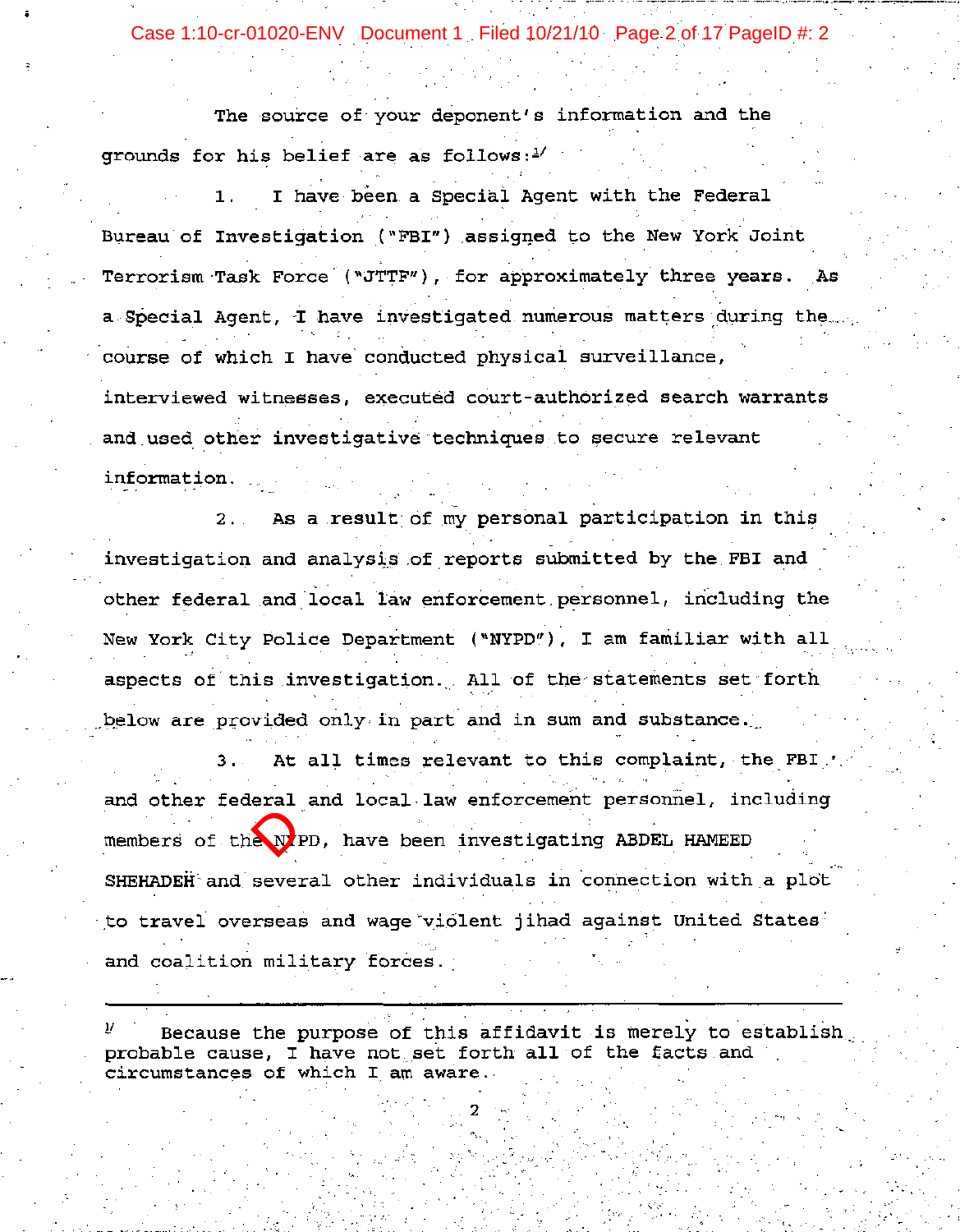se 1:10-cr-01020-ENV Document 1 Filed 10/21/10 Page 3 of 17 PageID #: 3

SHEHADEH is a United States citizen who was born 4. and raised in New York. Business records obtained by the FBI from the online travel agency Expedia Incorporated show that on or about June 11, 2008, SHEHADEH purchased a one-way airline ticket to travel aboard a Pakistan International Airlines flight on June 13, 2008, from John F. Kennedy International Airport The The

port") in Queens, New York, to Islamabad, Pakiptar<br>
is issued in the name "Abdel Hameed Shehadeh" and<br>
i with a Mastercard in the name "Abdel Shehadeh."<br>
rovided in connection with the ticker purchase was<br>
wenue, Staten Is Israel. SHEHADEH stated that the purpose of the trip to Israel was to visit family he had there.

 $2^{\prime}$  A madrasa is an Islamic school.

tά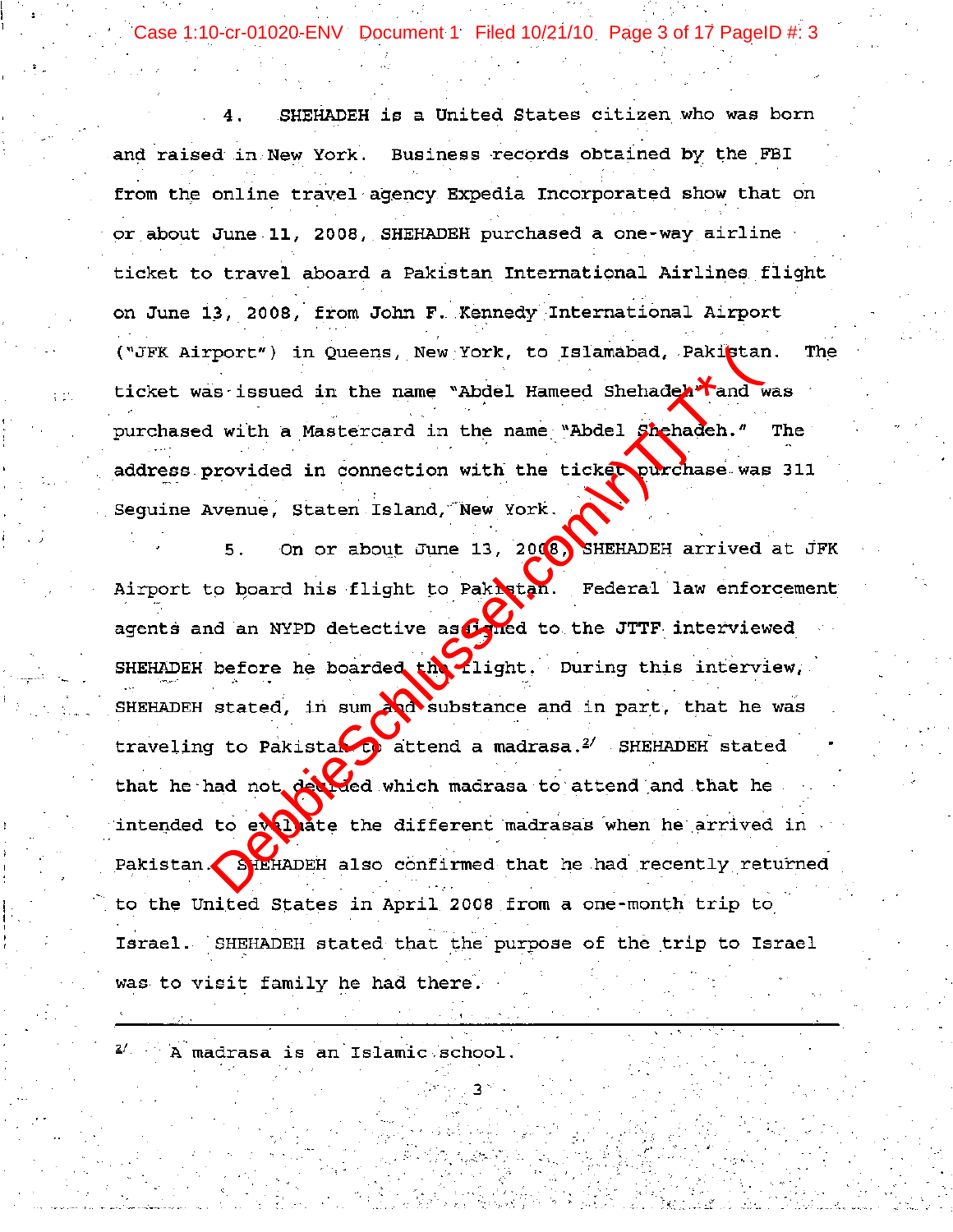Case 1:10-cr-01020-ENV Document 1 Filed 10/21/10 Page 4 of 17 PageID #: 4

A Customs and Border Protection agent conducted an 6. outbound border search of SHEHADEH's checked baggage. SHEHADEH checked a hiking-style North Face brand backpack. The backpack contained, among other items, a North Face brand sleeping bag, two changes of clothes, three books and assorted toiletries. SHEHADEH was allowed to board the flight, however, upon arriving in Islamabad, Pakistani officials refused to admit SHEHADEH into Pakistan. SHEHADEH returned to the United States on or about June 15, 2008.

7. As part of my investigation and as described below, I learned that SHEHADEH was the creator and administrator of multiple web sites which advocated violent jihad against the West. These web sites included www.sunnah101.com, www.civiliihad.com and www.mymakkah.com.

8. On or about June 13, 2008, a member of the NYPD's Cyber Intelligence Unit ("CIU") visited one of SHEHADEH's web sites, www.sunnah101.com, and observed the site's home page. SHEHADEH wearing<br>
face. SHEHADEH i<br>
The site containe<br>
web page.www.anwa<br>
leader in Yemen.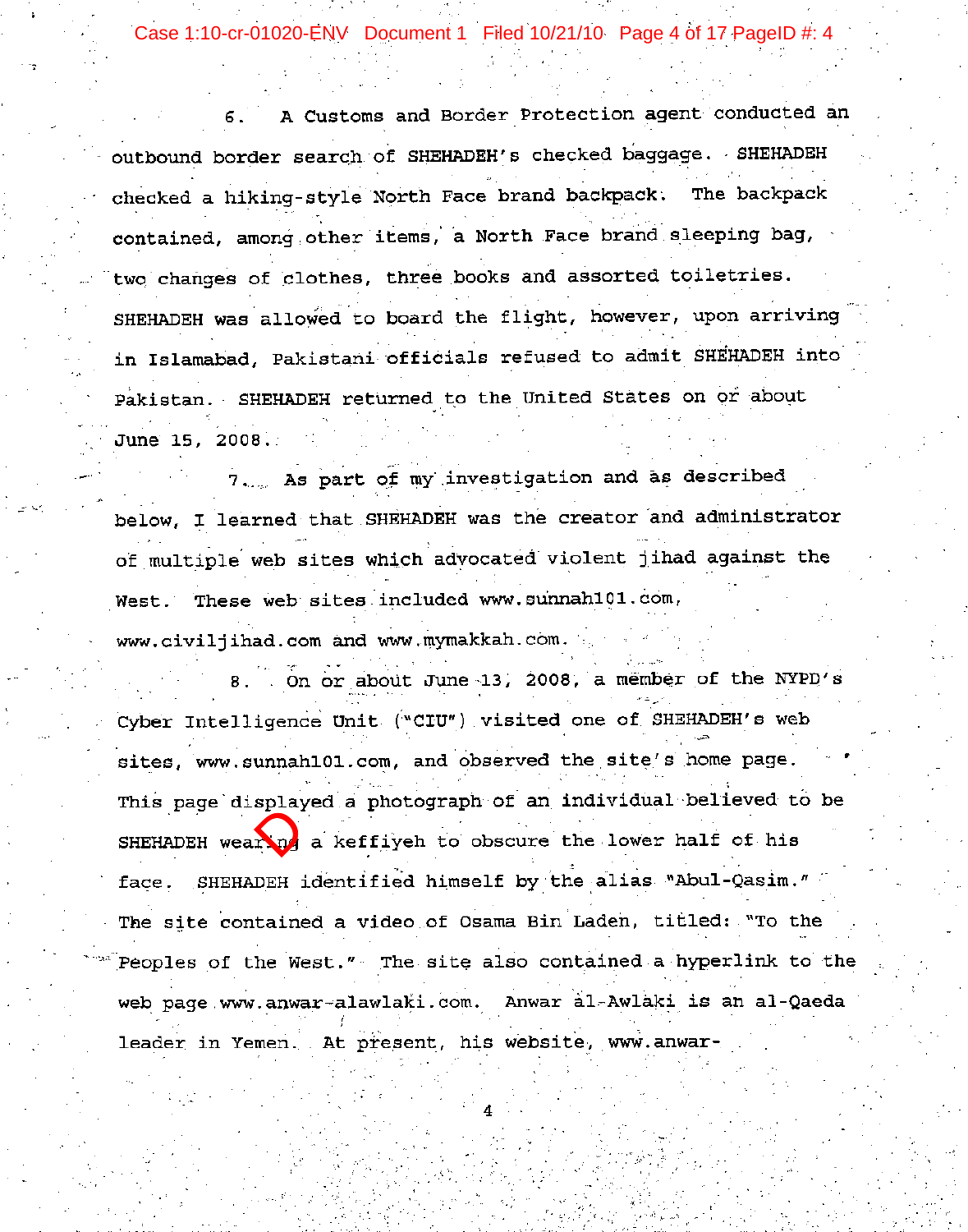Case 1:10-cr-01020-ENV Document 1 Filed 10/21/10 Page 5 of 17 PageID #: 5

alawlaki.com, advocates violent jihad against the United States and its allies.

On or about June 13, 2008, a member of the NYPD's  $9<sup>1</sup>$ CIU located an account created by SHEHADEH on the website www.YouTube.com under the name "sunnah101." This account displayed the same photograph as the www.sunnah101.com website

I above. According to the web page, the account we<br>on May 6, 2008. SHEHADEH used this account to position<br>of the meaning a recording titled: "Benefits of Jihi<br>I.ed www.sunnahl01.com and observed that the web si<br>Pad changed was "mujahideen@civiljihad.com."<sup>3/</sup>

. "Mujahideen" means "Muslim guerrilla warriors engaged in a ৶ jihad." See The American Heritage Dictionary of the English Language, Fourth Edition, 2000. Based on my training, experience and interviews of cooperating witnesses, I know that fighters for al-Qaeda consider and refer to themselves as mujahideen.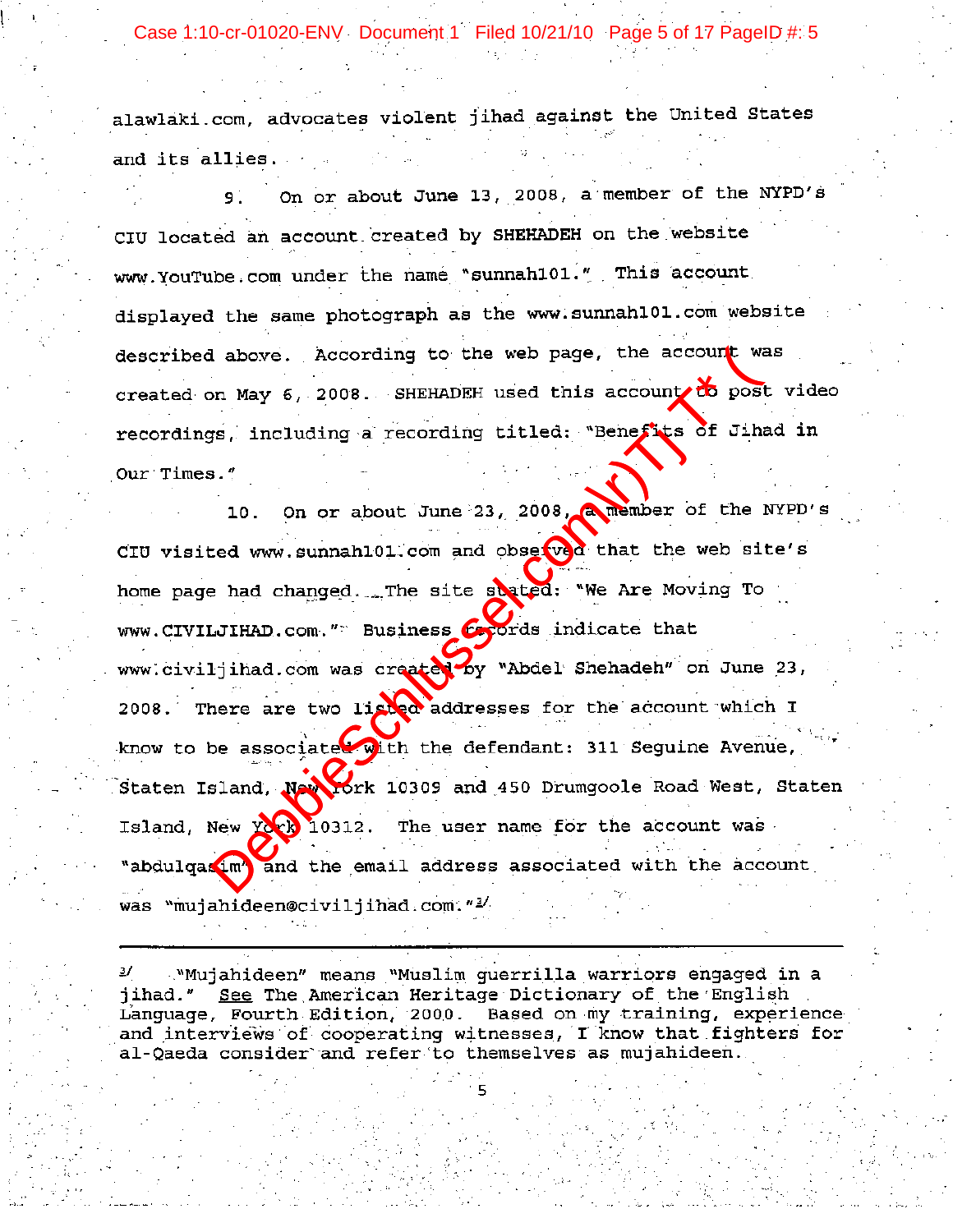Case 1:10-cr-01020-ENV Document 1 Filed 10/21/10 Page 6 of 17 PageID #: 6

11. On or about June 23, 2008, a member of the NYPD's CIU visited www.civiljihad.com. The site contained links to news stories and video recordings, including a recording titled "Shaykh Abu Yahya al-Libi - Somalia - No Peace Without Islaam" (sic). I know from a cooperating witness ("CW #1"), among other sources, that Abu-Yahya al-Libi is a military commander for al-

Consted in the Federally Administered Tribal Areas<br>
stan.<sup>9</sup><br>
12. On or about June 24, 2008, a member of the NY<br>
ited www.mymakkah.com. The web site compained a link<br>
"abdelhameed@mymakkah.com" for viewed to submit<br>
ms or

 $\frac{4}{ }$ of 18 U.S.C. § 2339B, and receiving military-type training from al-Qaeda, in violation of 18 U.S.C. § 2339D. Information provided by CW #1 has proven reliable and accurate in the past. CW #1 faces a statutory sentencing range of up to life imprisonment and a sentencing guidelines range of life Pursuant to the cooperation agreement, CW #1 is imprisonment. subject to breach if he provides false information.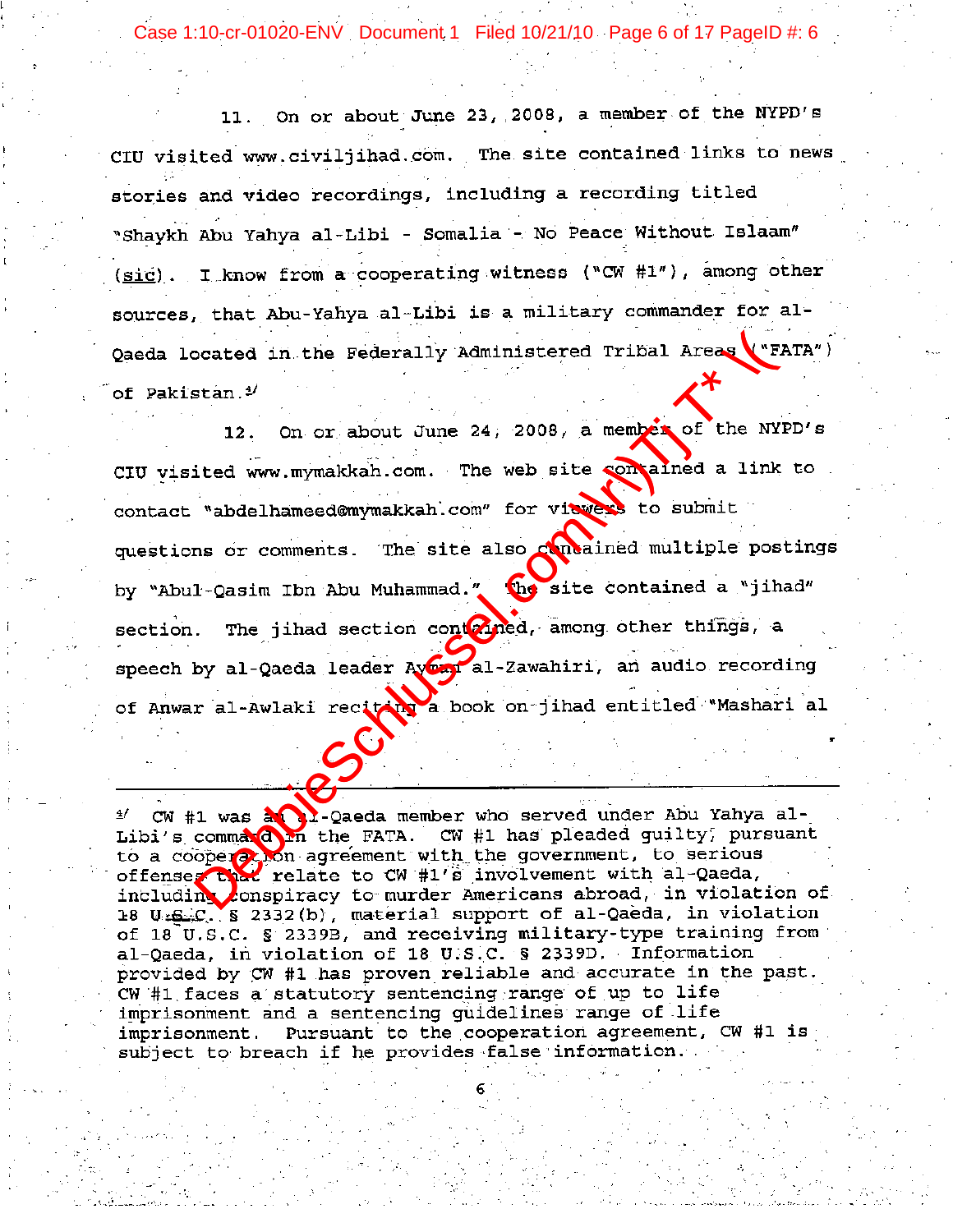Case 1:10-cr-01020-ENV Document 1 Filed 10/21/10 Page 7 of 17 PageID #: 7

Ashwaq," and a montage of still images of jihadist fighters under the heading, "What is the least we can do?"

13. On or about June 24, 2008, a member of the NYPD's CIU visited the website www.civiljihad.com. The site displayed a graphic of the text "Civil Jihad" which appeared to be dripping

Lood.<br>
14. On or about June 25, 2008, a member of the prepricisted the website www.revolutionmuslim.com, and observed<br>
SHEHADEH, using the alias Abul-Casim, posted approximation<br>
inity.<sup>5/</sup> SHEHADEH\*s note stated, in parts

<sup>5</sup>/ Revolution Muslim is a radical group based in New York that has expressed its agreement with the ideologies of al-Qaeda and other terrorist organizations.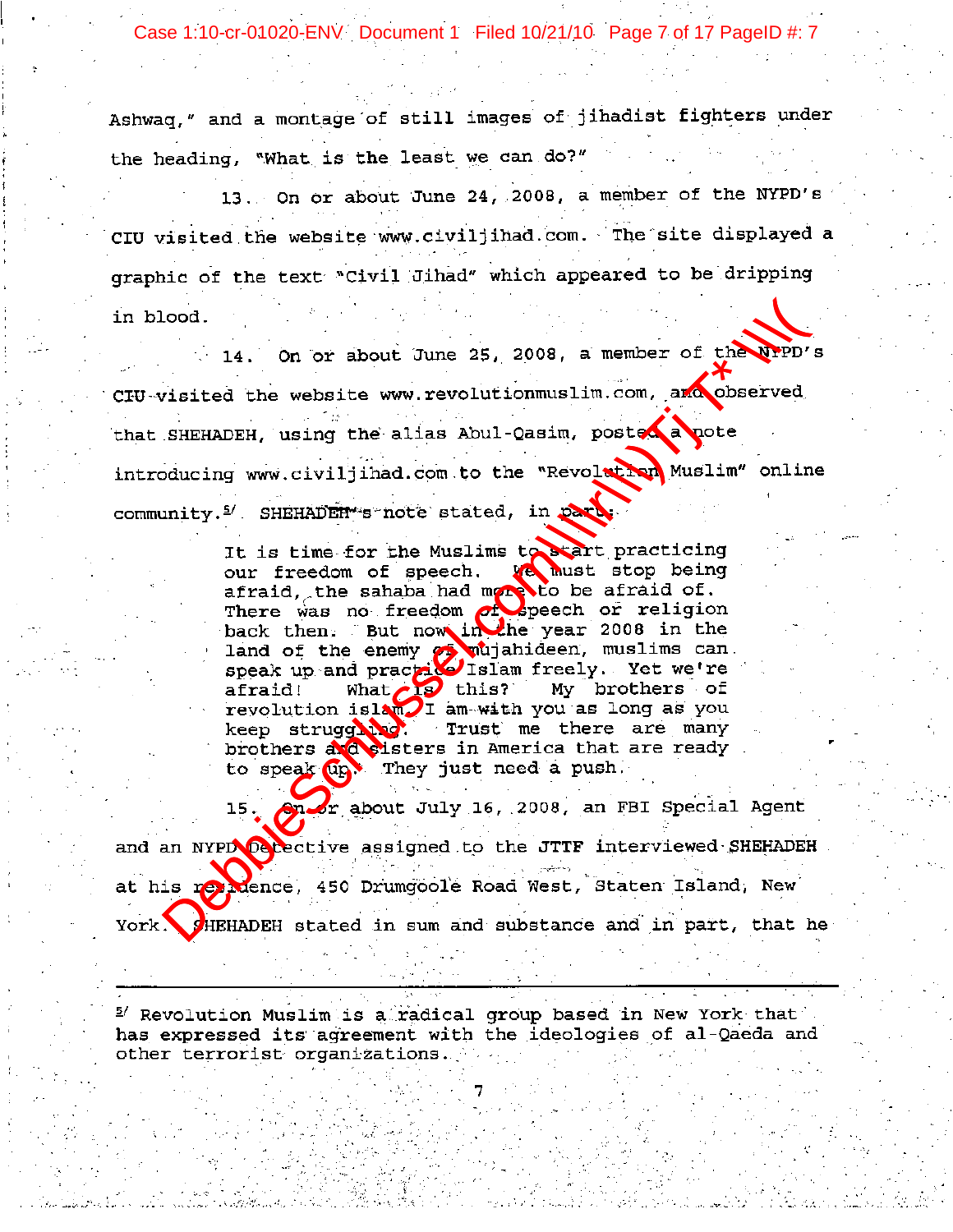Case 1:10-cr-01020-ENV Document 1 Filed 10/21/10 Page 8 of 17 PageID #: 8

had traveled to Pakistan in June 2008 for the purpose of visiting an Islamic University in Islamabad. He stated that he chose that particular school because it was the best one to study Islamic SHEHADEH stated that he also traveled to Pakistan to attend law. the engagement party of a friend in Lahore. SHEHADEH did not know the full name of his friend or have any contact information SHEHADEH stated that he had expected his trip to for him. Pakistan to last approximately one month.

16. On or about October 3, 2008, SHEHADEH attempted to join the United States Army at the Times Square recruiting station in Manhattan, New York. Shortly prior to that date, SHEHADEH spent time with an Army recruiter answering questions to determine his fitness to serve in the United States Armed Forces. During this questioning, SHEHADEH informed the Army recruiter that he had only traveled outside of the United States on one occasion, to Israel. SHEHADEH failed to disclose to the recruiter that he had traveled to Pakistan and been denied entry' SHEHADEH showed the stamp. This pass<br>SHEHADEH told the passport. SHEHAI was denied entry<br>his full travel his full travel his full travel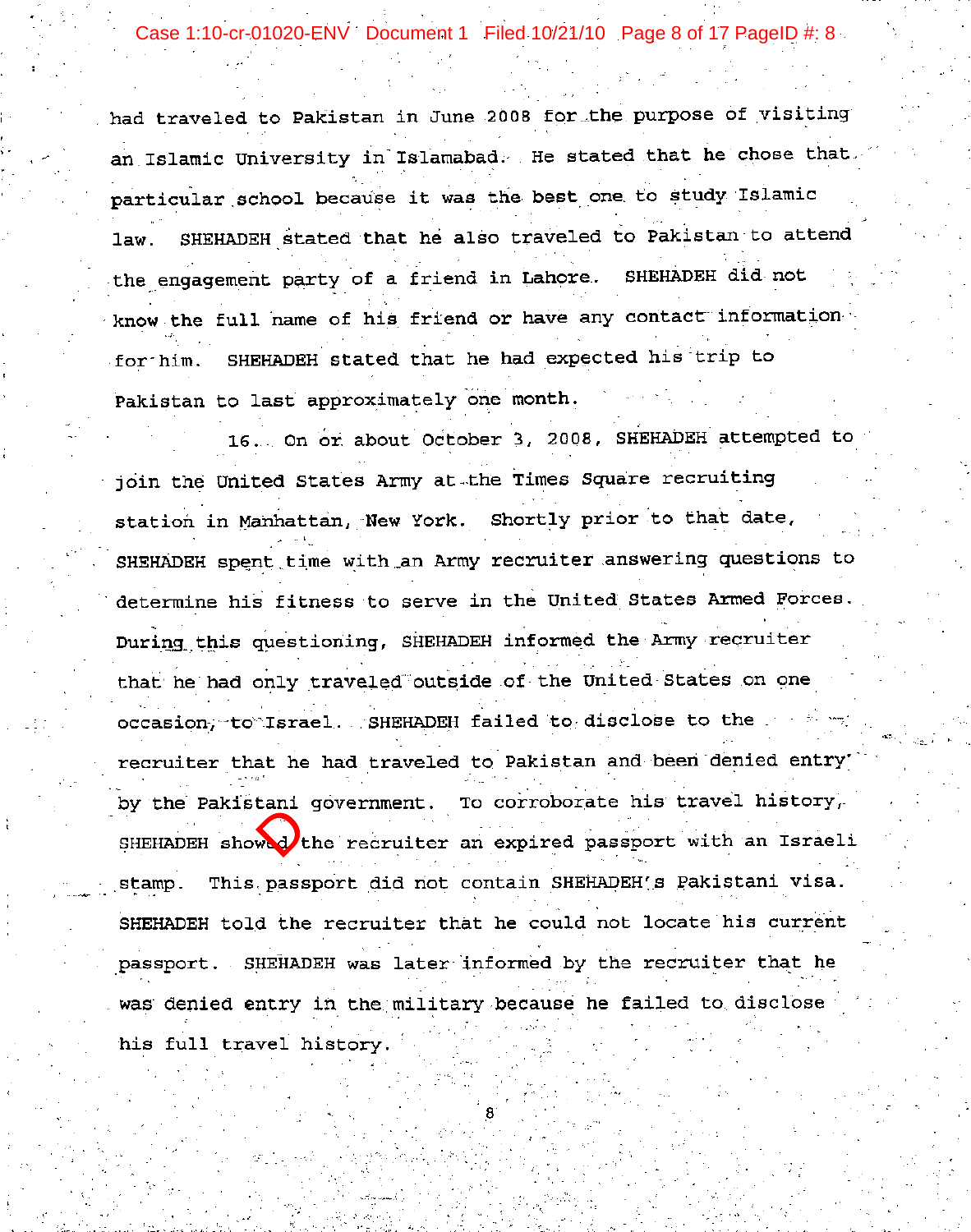Case 1:10-cr-01020-ENV Document 1 Filed 10/21/10 Page 9 of 17 PageID #: 9

On or about October 17, 2008, SHEHADEH purchased  $17.$ an airline ticket to travel the following day (October 18, 2008), aboard Royal Jordanian Airline flight 262 from Newark, New Jersey to Amman, Jordan. SHEHADEH arrived in Jordan on October 19, 2008, but was not allowed to enter the country by Jordanian authorities.

18. On or about October 20, 2008, an FBI special agent and a NYPD detective assigned to the JTTF interviewed SHEHADEH at the Detroit Metro Airport upon his arrival aboard Jordanian Airlines flight 267 from Amman, Jordan. At the outset of this interview, SHEHADEH was advised of his Miranda rights, which he waived. SHEHADEH stated, in sum and substance and in part, that he was motivated to join the Army because of the benefits, training and career opportunities it promised. **SHEHADEH** explained that he had a problem with his enlistment because he had not disclosed his trip to Pakistan. When the agent and detective examined SHEHADEH's passport, they observed and

his June 13, Other administrator of www.mymakkah.com.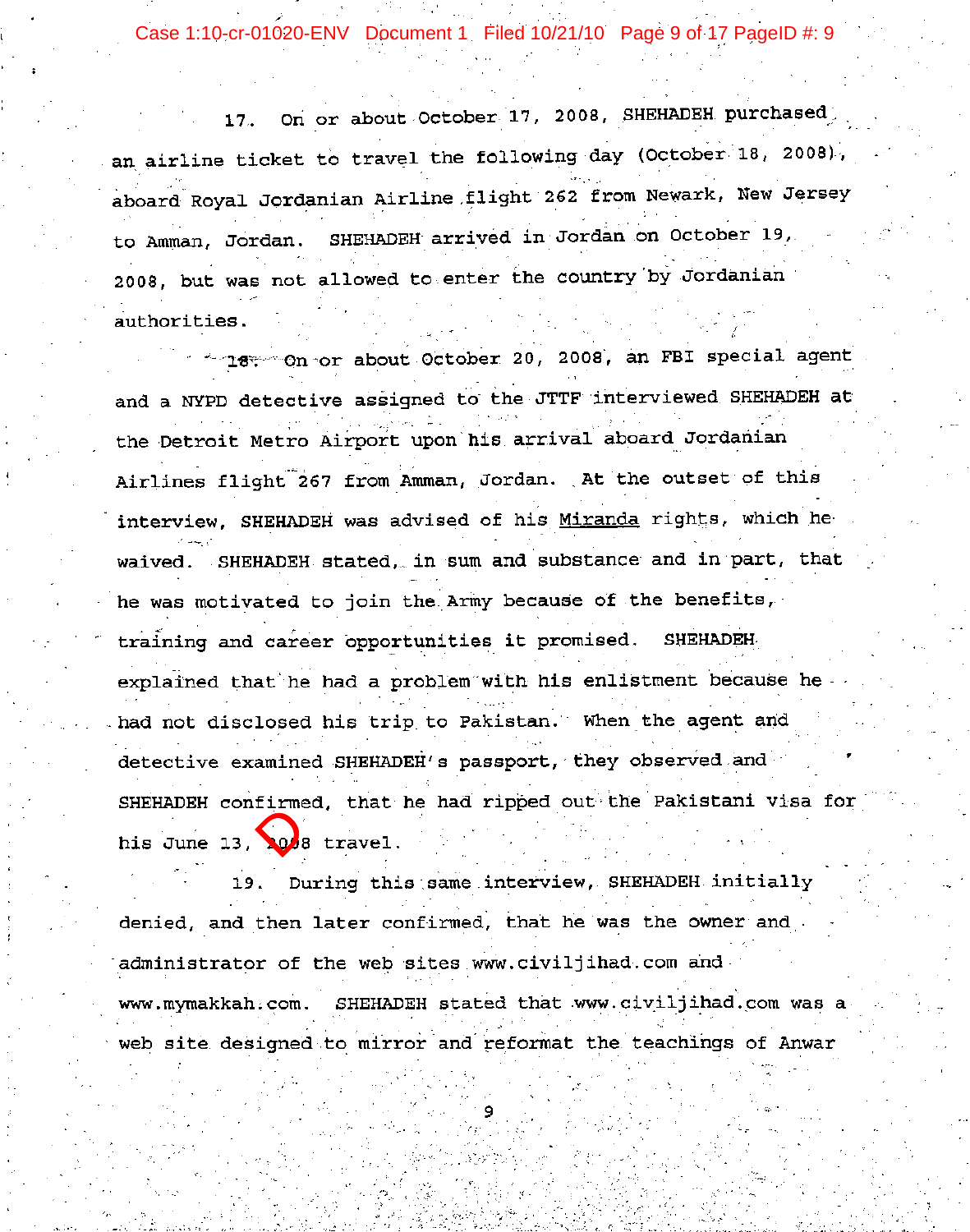Case 1:10-cr-01020-ENV Document 1 Filed 10/21/10 Page 10 of 17 PageID #: 10

al-Awlaki. SHEHADEH stated that he emailed Awlaki on several occasions about the web site, but never received a response. SHEHADEH admitted that he posted video recordings of al-Qaeda. members Ayman al-Zawahiri and Adam Gadahn on www.mymakkah.com. SHEHADEH explained that in the past, he agreed and sympathized with al-Qaeda's violent jihad against the West.

20. On or about November 17, 2008, a member print<br>UT visited www.civiljihad.com and observed which the<br>ged. The site displayed an image of a pan holding<br>ad "JIHAD IS OUR WAY." The site contraded hyperliner<br>things, on-line

SHEHADEH reiterated that he had traveled to Pakistan to attend a madrasa for religious purposes. SHEHADEH expressly denied that he had traveled to Pakistan to receive military-type training or. join a jihadist terrorist group. SHEHADEH further stated that he

10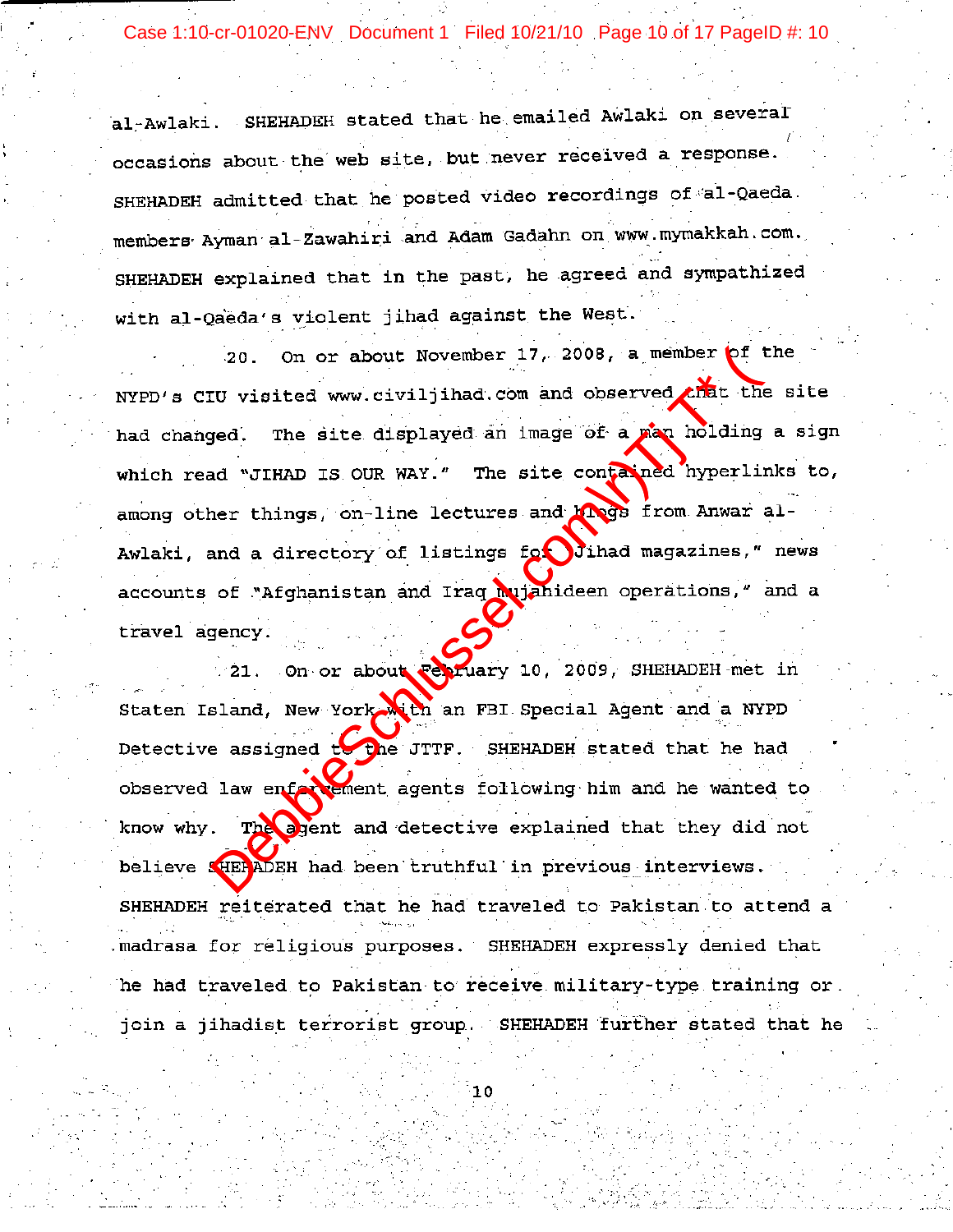Case 1:10-cr-01020-ENV Document 1 Filed 10/21/10 Page 11 of 17 PageID #: 11

had never told anyone that he intended to receive training, wage jihad or fight in Afghanistan.

22. As part of the investigation, law enforcement agents met with and interviewed multiple individuals associated with SHEHADEH including Witness #1 and Witness #2.<sup>5/</sup>

Witness #1 met SHEHADEH in elementary school, but  $23.$ 

In the become close friends at that time. In approximate and such that they became for the BHEHADEH regularly attended Islam is together in Brooklyn and Staten Island (TE was during the that they became close friends).<br>
24

Among other evidence, observations by law enforcement made during surveillance of SHEHADEH and an analysis of telephone toll records corroborate that SHEHADEH had frequent contact with Witness #1 and Witness #2 during 2008.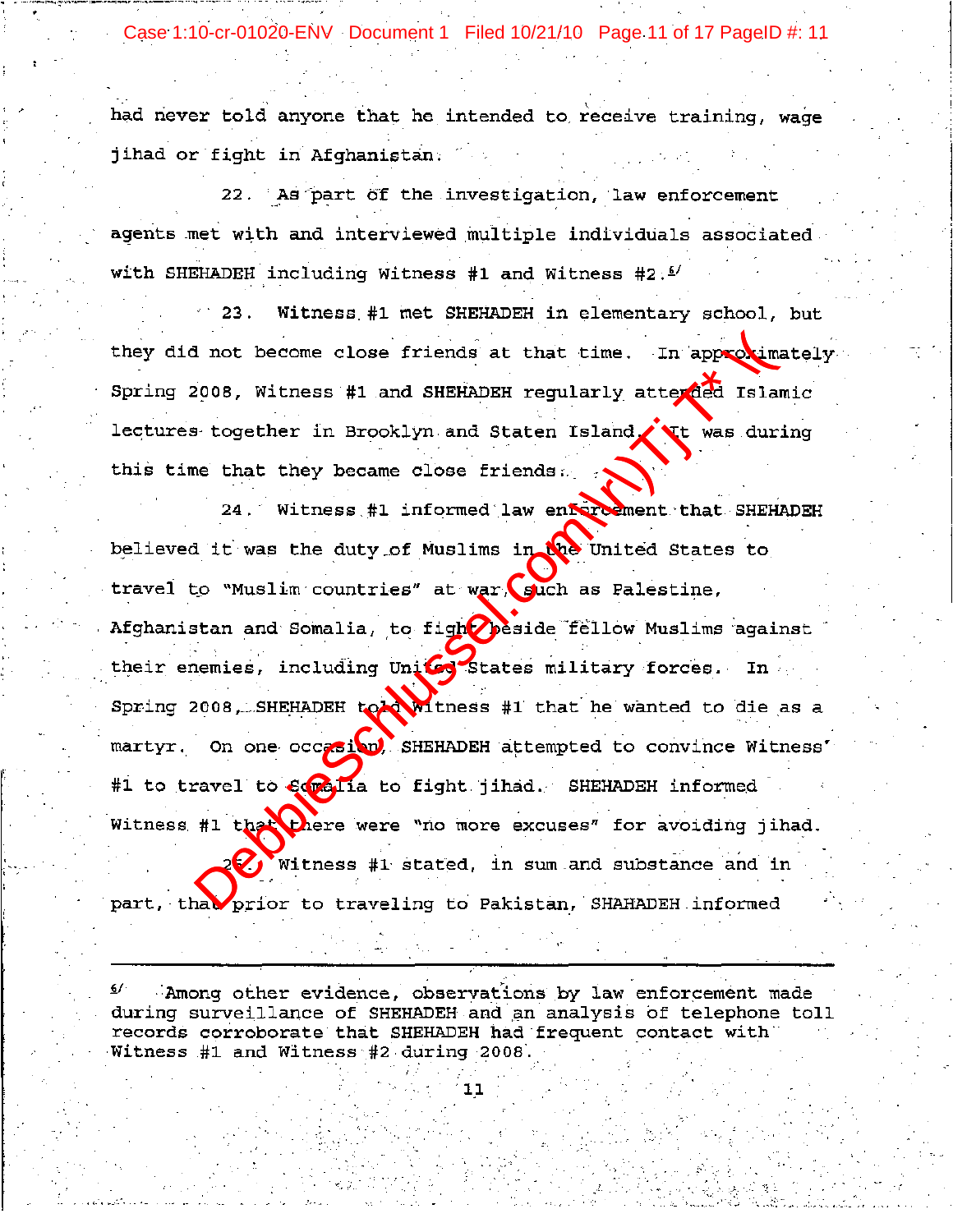Case 1:10-cr-01020-ENV Document 1 Filed 10/21/10 Page 12 of 17 PageID #: 12

Witness #1 that he was traveling to Pakistan to wage jihad. SHEHADEH told Witness #1 that he intended to travel to an area in Pakistan controlled by the ethnic Pashtun tribes and find a jihadist group to join. Witness #1 further admitted that he drove SHEHADEH to JFK Airport on or about June 13, 2008.

26. Witness #1 further stated, in sum and substable<br>in part, that SHEHADEH attempted to join the United Maces<br>tary as part of his jihad. SHEHADEH informed Macess #1 th<br>oped to be deployed to Iraq. At the time have applyin

fight jihad in areas where Muslims were at war with non-Muslims. SHEHADEH discussed traveling to Pakistan to wage jihad with

 $12<sub>1</sub>$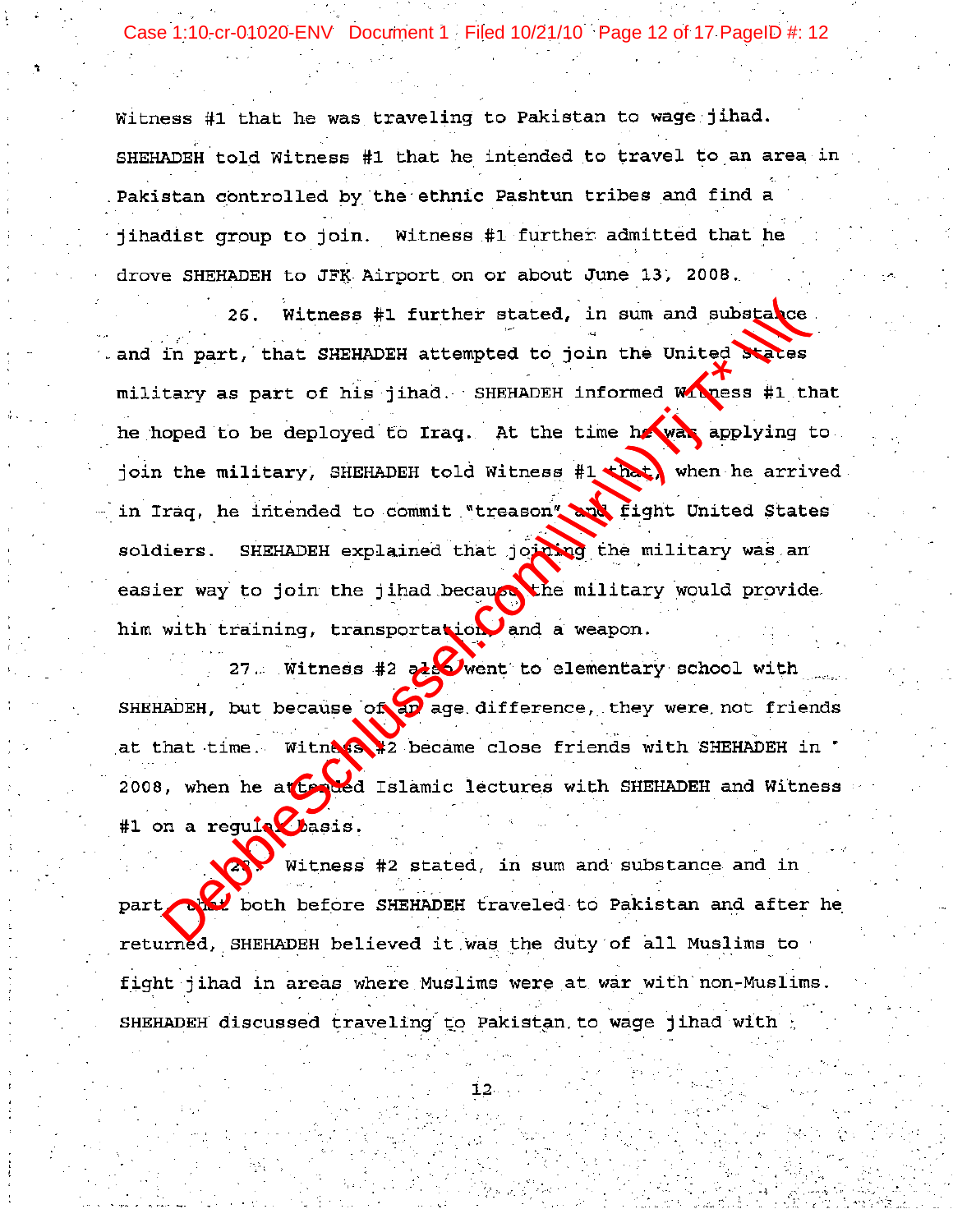Case 1:10-cr-01020-ENV Document 1 Filed 10/21/10 Page 13 of 17 PageID #: 13

Witness #2. On one occasion before SHEHADEH left for Pakistan, Witness #2 and SHEHADEH were discussing one of Anwar al-Awlaki's lectures. During this discussion, Witness #2 expressed his Support for Victors jumin. Summarized that there. SEEEABRANT intended to travel to Pakistan, to join him. SEEEABRANT stated that he kan where to go and whom to contact to join a jinadist group where the would need the to m

The hadith are narrations concerning the words and deeds of the Islamic prophet Muhammad.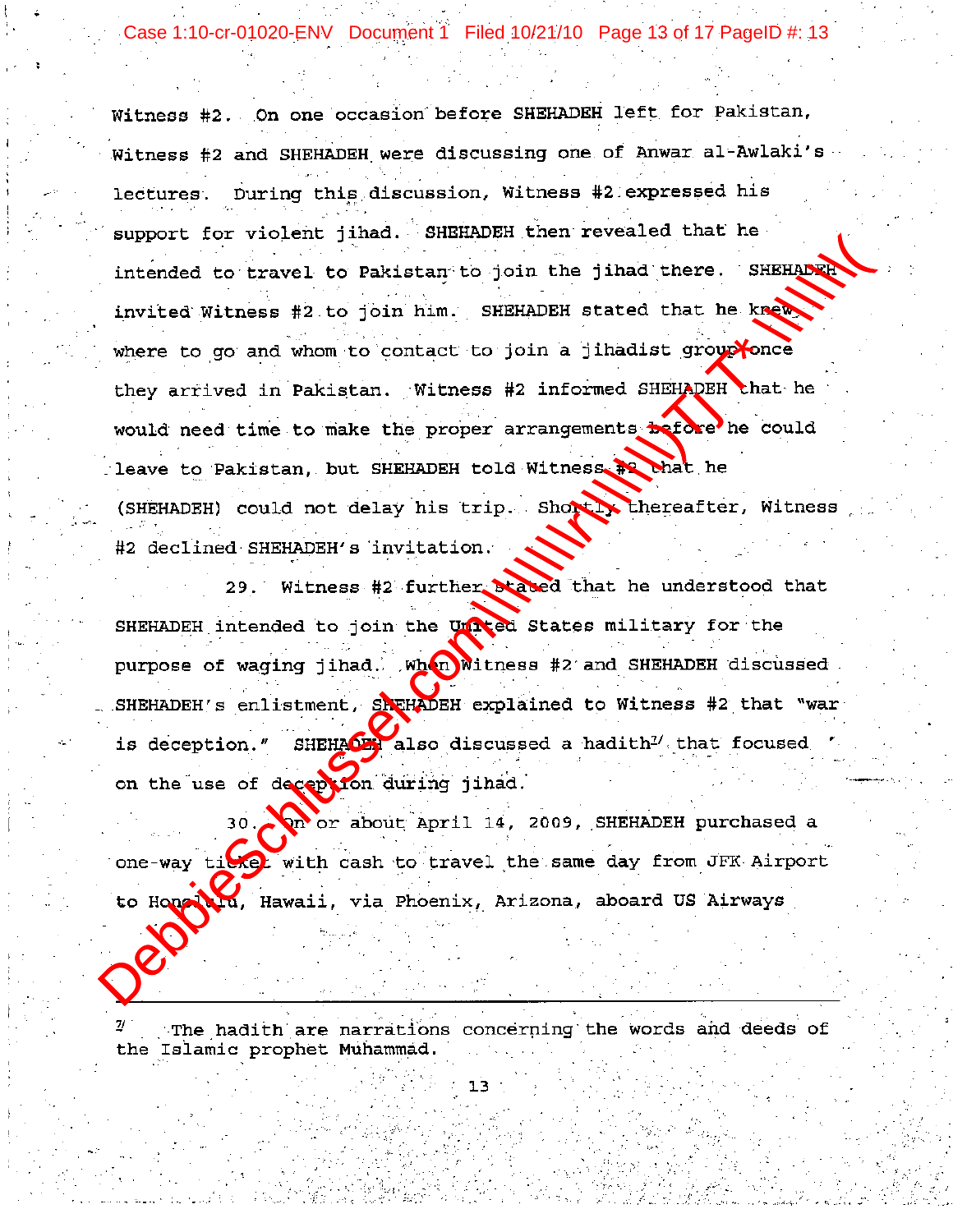Case 1:10-cr-01020-ENV Document 1 Filed 10/21/10 Page 14 of 17 PageID #: 14

Example 15 and 20, signal particle at the column results in the example of the column of the column of  $\lambda$  and  $\lambda$  and  $\lambda$  for  $\lambda$  for  $\lambda$  for  $\lambda$  for  $\lambda$  for  $\lambda$  for  $\lambda$  for  $\lambda$  for  $\lambda$  for  $\lambda$  for  $\lambda$  for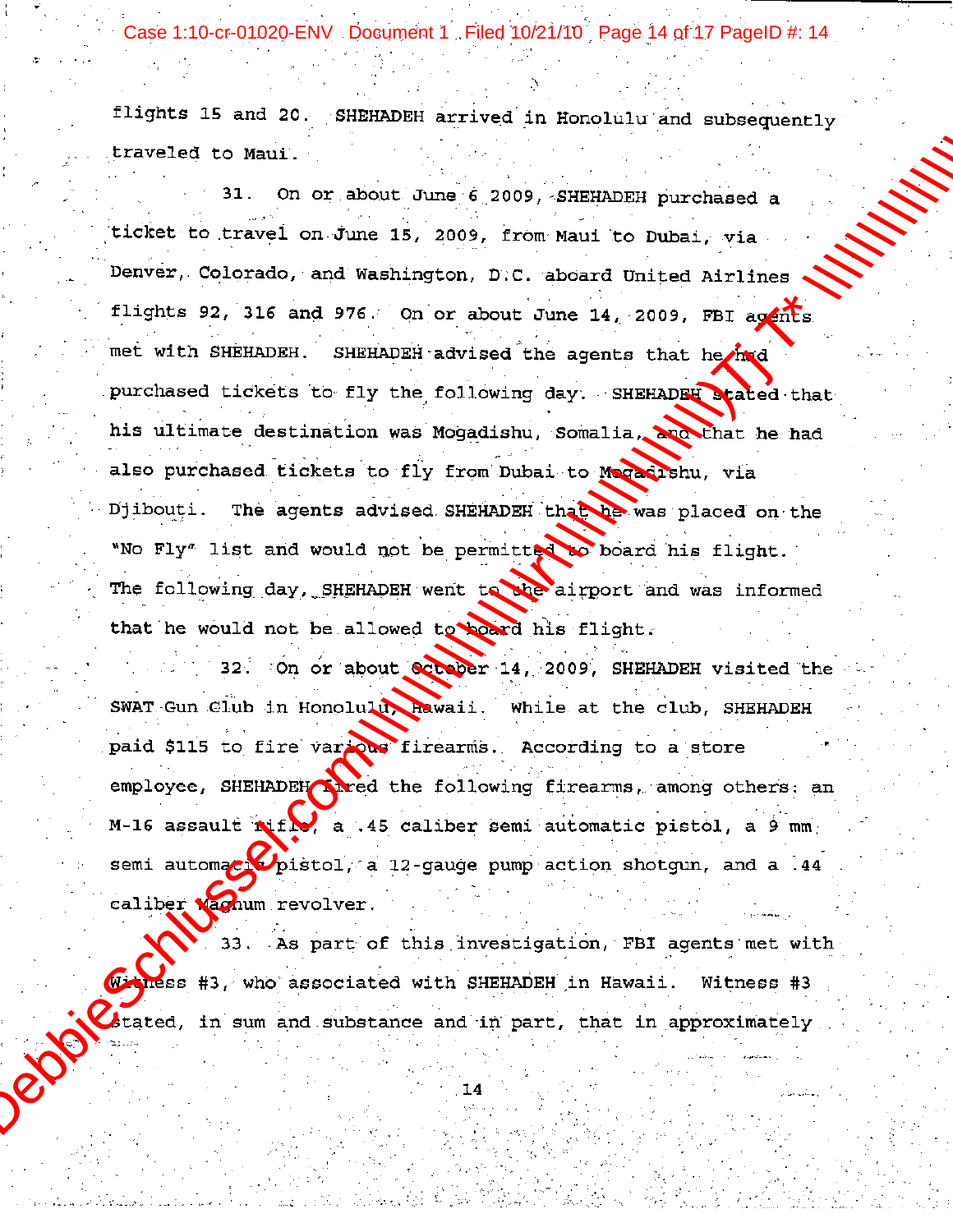Case 1:10-cr-01020-ENV Document 1 Filed 10/21/10 Page 15 of 17 PageID #: 15

Cute 1:10 o 01020 EWV Occurrent Field 1022/10. Pagu 16 of 17-Pagu 19 = 15<br>
Cetaber 2009, Sunanonu Liebet to comvines Witness is to travel to,<br>
them to hairn Archie "on the battlefield." BREADWE further<br>
interacted Witness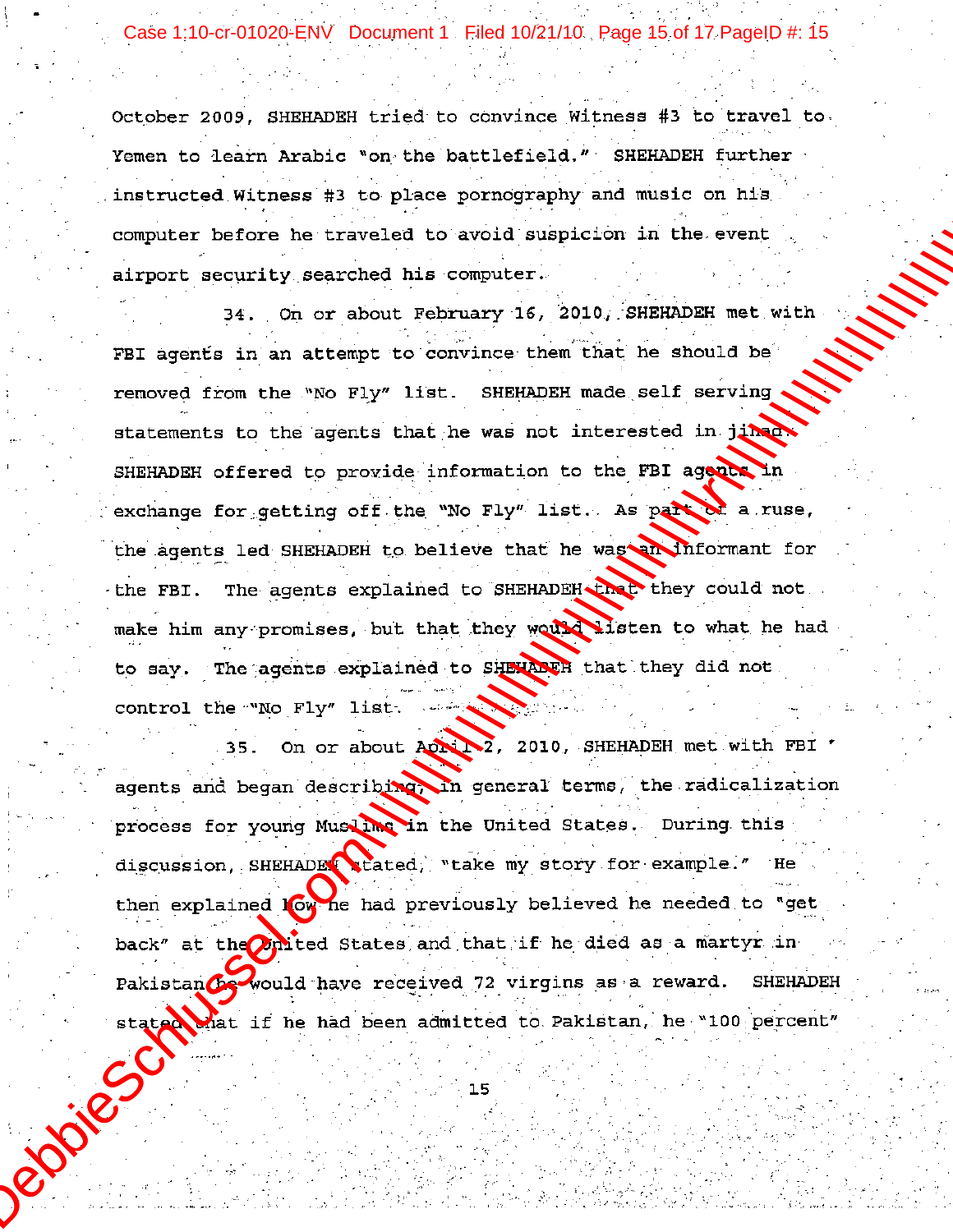Case 1:10-cr-01020-ENV Document 1 Filed 10/21/10 Page 16 of 17 PageID #: 16

would have traveled to the North of Pakistan because he wanted to see the different jihadist groups, including the Taliban. SHEHADEH stated that, without a doubt, he would have joined the Taliban. Once with a jihadist group, SHEHADEH expected to receive training in "guerrilla warfare" and "bomb-making."

36. On or about April 9, 2010, SHEHADEH met with FBI agents. During this meeting, SHEHADEH stated that he considered al-Qaeda and the Taliban to be "one and the same." SHEHADEH. stated that his mind set in 2008 was to do whatever was necessary to drive the United States out of Muslim lands.

For the foregoing reasons, there is probable cause  $37.$ to believe that SHEHADEH did knowingly and wilkusly make materially false, fictitious and fraudulent statements and representations, in a matter involving international and domestic terrorism, in violation of Title 18, United States Code, Section  $1001(a)$  (2): (a) when he stated on Suine 13, 2008, that he was traveling to Pakistan to attend a madrasa; (b) when he stated on' July 16, 2008, that he had traveled to Pakistan to attend an Islamic university and a wedding; (c) when he stated on February 10, 2009, that he had traveled to Pakistan to attend a madrasa; (d) when he stated on February 10, 2009, that he did not travel to Pakistan to beceive military-type training, or to join a Projective jihadist careorist group; and (e) when he stated on February 10,

 $16<sup>1</sup>$